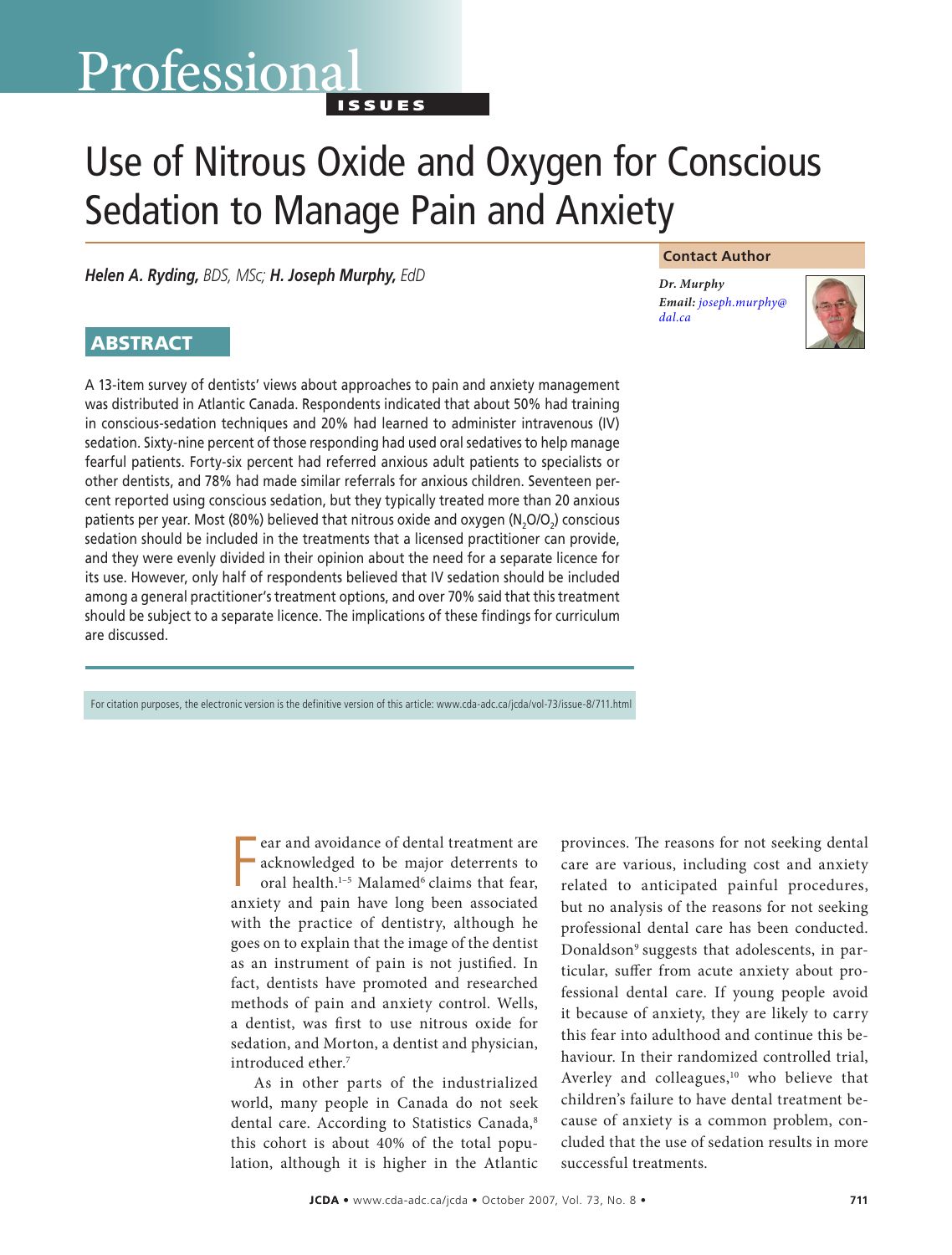Awareness about using sedation to alleviate anxiety during dental procedures is growing internationally. From their national survey of the Canadian population, Chanpong and others<sup>11</sup> determined that about 50% preferred sedation or general anesthesia for endodontic, periodontal and surgical procedures. They concluded that the adult Canadian population has a significant need for sedation and general anesthesia for dental procedures. Similarly, in their survey of patients attending an emergency dental clinic in the United Kingdom, Allen and Girdler<sup>12</sup> found that 68% claimed nervousness; 43% cited fear and nervousness as the reason for not seeking dental treatment earlier; and 38% were not aware that sedation was available, although 35% claimed to have had sedation in the past. Of those surveyed, 56% said that they would like to have sedation if it were available. The authors concluded that increased availability of sedation for dental procedures would remove a barrier to care for highly anxious patients. From a survey of consultants in restorative dentistry (prosthodontists), Morgan and Skelly<sup>13</sup> concluded that despite recognizing the need, only one-third of respondents provided sedation for their patients. In Japan, too, the need for sedation for dental procedures because of anxiety has been identified. Morse and colleagues<sup>14</sup> claim that fear and anxiety continue to deter patients in that country from seeking dental services. However, information about the use of sedation in Japan is scarce, although all Japanese dental schools have departments of anesthesiology and teach a broad range of sedation techniques.

To serve the public and facilitate patients achieving an acceptable standard of oral health, methods of dealing with fear and anxiety should be made available to those who suffer from these constraints. University curricula leading to Doctor of Dental Medicine (DMD) and Doctor in Dental Surgery (DDS) degrees prepare the students to become competent beginning dental practitioners, by teaching them to recognize the common signs, symptoms, and causes of anxiety and apprehension in dental patients and to implement appropriate management of the anxious or apprehensive patient.<sup>15</sup>

University calendars reveal that in Canada 7 of the 10 DMD/DDS programs teach a course in conscious sedation with nitrous oxide and oxygen  $(N, O/O<sub>2</sub>)$ ; 2 Quebec programs and 1 Ontario program do not. The details of the courses taught and the amount of practical experience required for graduation in each program vary.

Not all dental licensing authorities of the provinces and territories require that dentists who intend to use conscious sedation successfully complete courses in the modality they plan to use for control of pain and anxiety. The majority of the provinces and territories have specific guidelines for the use of conscious sedation; some use the Canadian Dental Association guidelines; others have developed their own, but the documents are very similar.

For several years Dalhousie University dental students have had the opportunity to participate in a course about conscious sedation with  $N_2O/O_2$ . The course meets the requirements stipulated in the guidelines of the various Canadian jurisdictions and is completed at the end of the fourth year DDS program, before graduation. Successful completion of the course is not a requirement for graduation, but the majority of students register for it each year. Certificates are issued to those who complete the course successfully.

If patients suffer from fear and anxiety, and methods of successfully dealing with these conditions exist, surely it is reasonable to expect that the use of these methods should be common in dental practices. This paper describes the results of a survey seeking to determine the level of dentists' use of conscious sedation procedures in Atlantic Canada and to ascertain their views about the place of instruction in conscious sedation in DDS/DMD programs.

#### **Methods and Materials**

In April 2003, a 13-item survey was mailed to practising dentists  $(n = 1,378)$  in Atlantic Canada who had enrolled in continuing education courses at Dalhousie University during the previous 3 years. A second mailing to nonrespondents was conducted in October 2003. Information about the dentists' professional status, their use of and perceived need for sedation techniques in practice, and their desire for continuing education courses in these techniques was also collected. In addition, the survey did not formally define the terms "pain" or "anxiety," but left the interpretation of these terms to the dentists completing the survey.

#### **Results**

A total of 237 (17.2%) useable surveys of the 1,378 surveys mailed were returned. In interpreting the results, it is important to remember that this convenience sample may not be representative of Canadian dentists or even of dentists in Atlantic Canada. However, the large number of responses probably helps to compensate, in part, for the low return rate.

Of those responding, 81.4% were Dalhousie graduates, 78.4% had graduated within the past 30 years and 91.3% practised in Atlantic Canada. Almost one-half (117/237) had training in conscious sedation techniques, and 20% (48/237) had learned to administer IV sedation.

Sixty-nine percent (164/237) of those responding had used oral sedatives to help manage fearful patients. Fortysix percent (110/237) had referred anxious adult patients to specialists or other dentists, and 78% (184/237) had made similar referrals for anxious children. Only 17% (39/237) reported using conscious sedation in their prac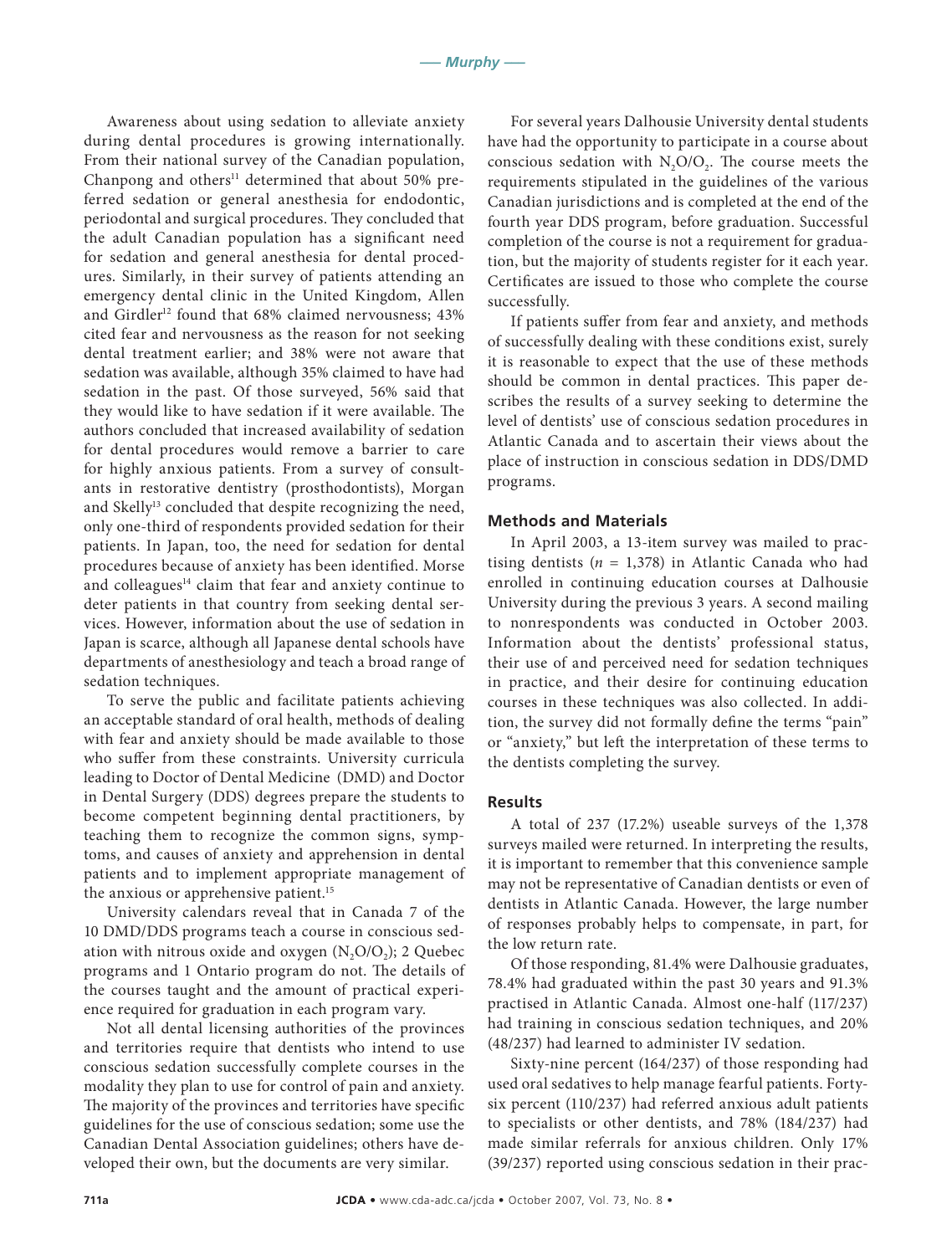tice, but each of these respondents typically treated more than 20 anxious patients per year.

Over 80% (19/237) of respondents agreed that conscious sedation with  $N_2O/O_2$  should be included in the treatments that a licensed dental practitioner can provide, but the respondents were quite evenly divided in their opinion about whether a separate licence for the administration of conscious sedation with  $N_2O/O_2$  should (46% or 105/226) or should not (54% or 121/226) be required.

About half the respondents (52% or 123/237) believed that IV sedation should be included in the treatments that a licensed dentist can provide, but over 70% (167/237) believed that a separate licence for the administration of IV sedation should be required. (Frequency counts for each of the items in the survey may be found in **[Appendix 1](711_appendix.pdf)**.)

#### **Discussion**

The dental profession in Canada is concerned that about 40% of the Canadian population does not seek professional help for their oral health. Although this behaviour may be partly due to fear and anxiety, many members of the profession do not offer sedation to their fearful patients. The general population generally accepts that they will be sedated or be asleep for general surgical procedures, yet they seem unaware that this is also an option for dental work.

The use of oral sedatives, although not without some disadvantages, is reported to be the most common technique for managing anxious adults, whereas the treatment of choice for children seems to be referral to specialists or judicious use of "TLC." Although the dentist and the patient probably see oral sedatives as easy to administer and the appropriate modality for many, conscious sedation is quite underused within the profession. Nevertheless, 80% of the respondents to our survey agreed that conscious sedation with  $N_2O/O_2$  should be included in the treatments that a dentist can provide. These results raise the question about why more dentists are not using and promoting the use of this modality. The results of a survey by Chanpong and others<sup>11</sup> suggest that the public can identify the procedures for which they want sedation; however, recognizing that they have such a choice may not be as prevalent in the Atlantic region.

One of the authors (HAR) who is involved in the course on conscious sedation provided for graduating students indicates that the students are enthusiastic about its use during and after the course. These students express their intent to use the procedure because it is effective, safe and easy to administer, and yet the results of this survey suggest that this enthusiasm wanes. Since about 15% (35/237) of dentists used conscious sedation for anxious adults and about 13% (30/237) used it for anxious children, conscious sedation should be included in the DDS/DMD curricula of Canadian faculties of dentistry. In contrast, 7.7% (18/234) of dentists used IV sedation, but they typically completed postgraduate courses to learn its use. Teaching IV sedation in the undergraduate curriculum, however, is probably not warranted at this time. Further research is required to determine why more dentists in the Atlantic region do not use and promote conscious sedation with  $N_2O/O_2$ , and whether the public would welcome its availability. It would also be useful to be able to compare results of this survey with those of similar surveys administered in other regions of Canada.

Easy access to conscious sedation in dental offices and knowledge of this access might encourage the fearful among the general population to seek oral care because they could be sedated for some procedures. The Canadian dental profession is generally known for its ability to provide quality oral health care. Perhaps just as importantly it should be known for its ability to provide this care to those many Canadians who are fearful about seeking their services. It is time to post *pavor abeat* (fear be gone) above the door of every Canadian dental office.  $\blacklozenge$ 

#### THE AUTHORS



*Dr. Ryding is former associate dean for academic affairs, faculty of dentistry, Dalhousie University, Halifax, Nova Scotia.*

*Dr. Murphy is assistant dean for student affairs, faculty of dentistry, Dalhousie University, Halifax, Nova Scotia.* 

*Correspondence to: Dr. H. J. Murphy, Faculty of Dentistry, Dalhousie University, 5981 University Avenue, Halifax, NS B3H 3J5.*

*The authors have no declared financial interests.*

*This article has been peer reviewed.*

#### **References**

1. Maggirias J, Locker D. Five-year incidence of dental anxiety in an adult population. *Community Dent Health* 2002; 19(3):173–9.

2. Ong KS, Tan JM, Chong WL, Yeo JF, Lee TL. Use of sedation in dentistry. *Singapore Dent J* 2000; 23(1 Suppl):14–7.

3. Abrahamsson KH, Berggren U, Hakeberg M, Carlsson SG. Phobic avoidance and regular dental care in fearful dental patients: a comparative study. *Acta Odontol Scand* 2001; 59(5):273–9.

4. Eli I, Uziel N, Baht R, Kleinhauz M. Antecedents of dental anxiety: learned responses versus personality traits. *Community Dent Oral Epidemiol* 1997; 25(3):233–7.

5. Ragnarsson B, Arnlaugsson S, Karlsson KO, Magnusson TE, Arnarson EO. Dental anxiety in Iceland: an epidemiological postal survey. *Acta Odontol Scand* 2003; 61(5):283–8.

6. Malamed SF. Emergency medicine in pediatric dentistry: preparation and management. *J Calif Dent Assoc* 2003; 31(10):749–55.

7. Malamed SF. Sedation: a guide to patient management. 2nd ed. Toronto: CV Mosley; 1989.

8. Statistics Canada. National population health survey, 1996-<br>97. Special tabulations. Available from: www.phac-aspc.gc.ca/ Special tabulations. Available from: ph-sp/phdd/pdf/report/stats/eng15-29.pdf.

9. Donaldson D. Anxiety: its management during the treatment of the adolescent dental patient. *Int Dent J* 1982; 32(1):44–55.

10. Averley PA, Girdler NM, Bond S, Steen N, Steele J. A randomized control trial of paediatric conscious sedation for dental treatment using intravenous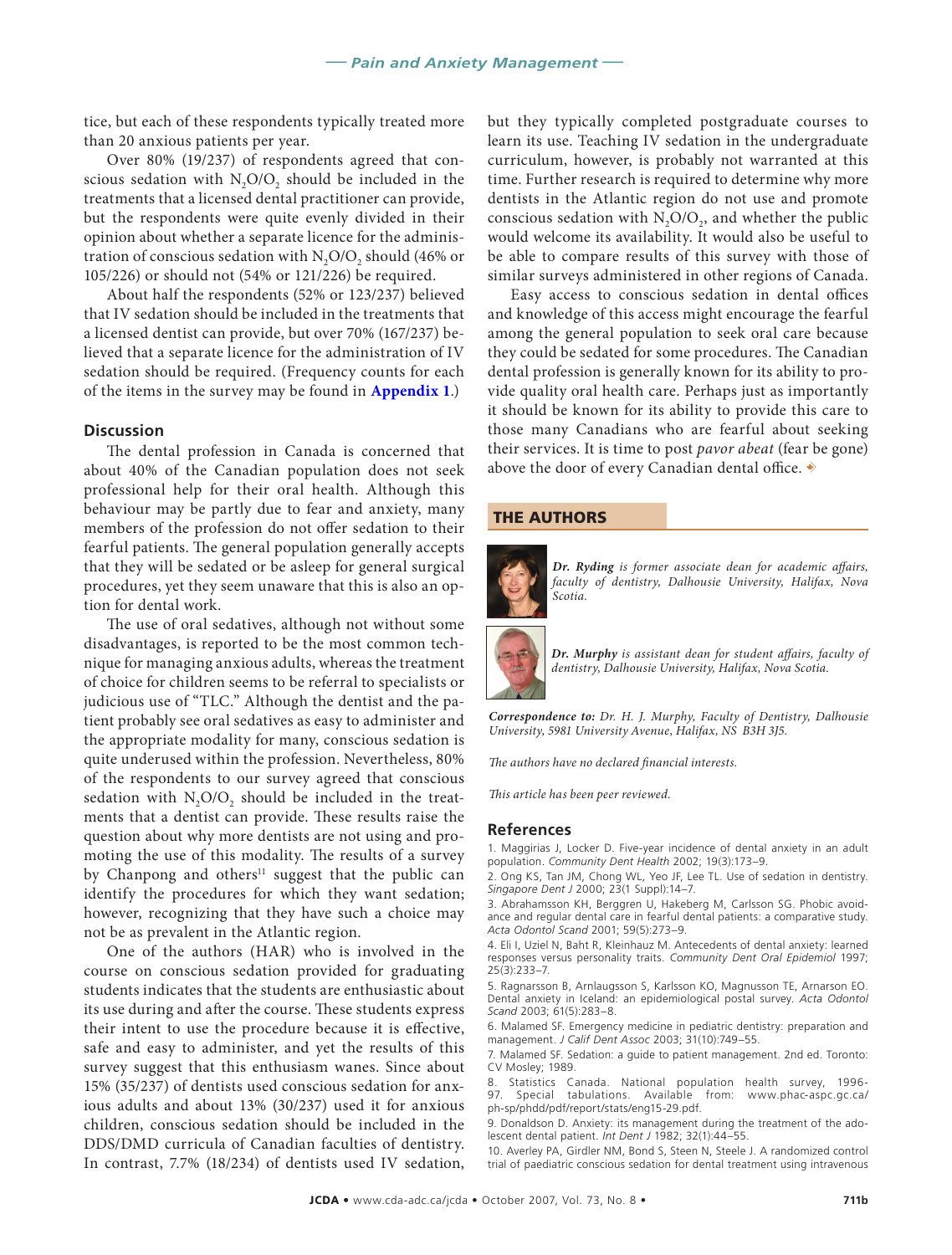midazolam combined with inhaled nitrous oxide or nitrous oxide/sevoflurane. *Anaesthesia* 2004; 59(9):844–52.

11. Chanpong B, Haas DA, Locker D. Need and demand for sedation or general anesthesia in dentistry: a national survey of the Canadian population. *Anesth Prog* 2005; 52(1):3–11.

12. Allen EM, Girdler NM. Attitudes to conscious sedation in patients attending an emergency dental clinic. *Prim Dent Care* 2005; 12(1):27–32.

13. Morgan CL, Skelly AM. Conscious sedation services provided in secondary care for restorative dentistry in the UK: a survey. *Br Dent J* 2005; 198(10):631–5; discussion 625.

14. Morse Z, Sano K, Fujii K, Kanri T. Sedation in Japanese dental schools. *Anesth Prog* 2004; 51(3):95–101.

15. Commission on Dental Accreditation of Canada. Accreditation requirements for Doctor of Dental Surgery (DDS) or Doctor of Dental Medicine (DMD) programs. Ottawa: CDAC; 2004. p. 41–4.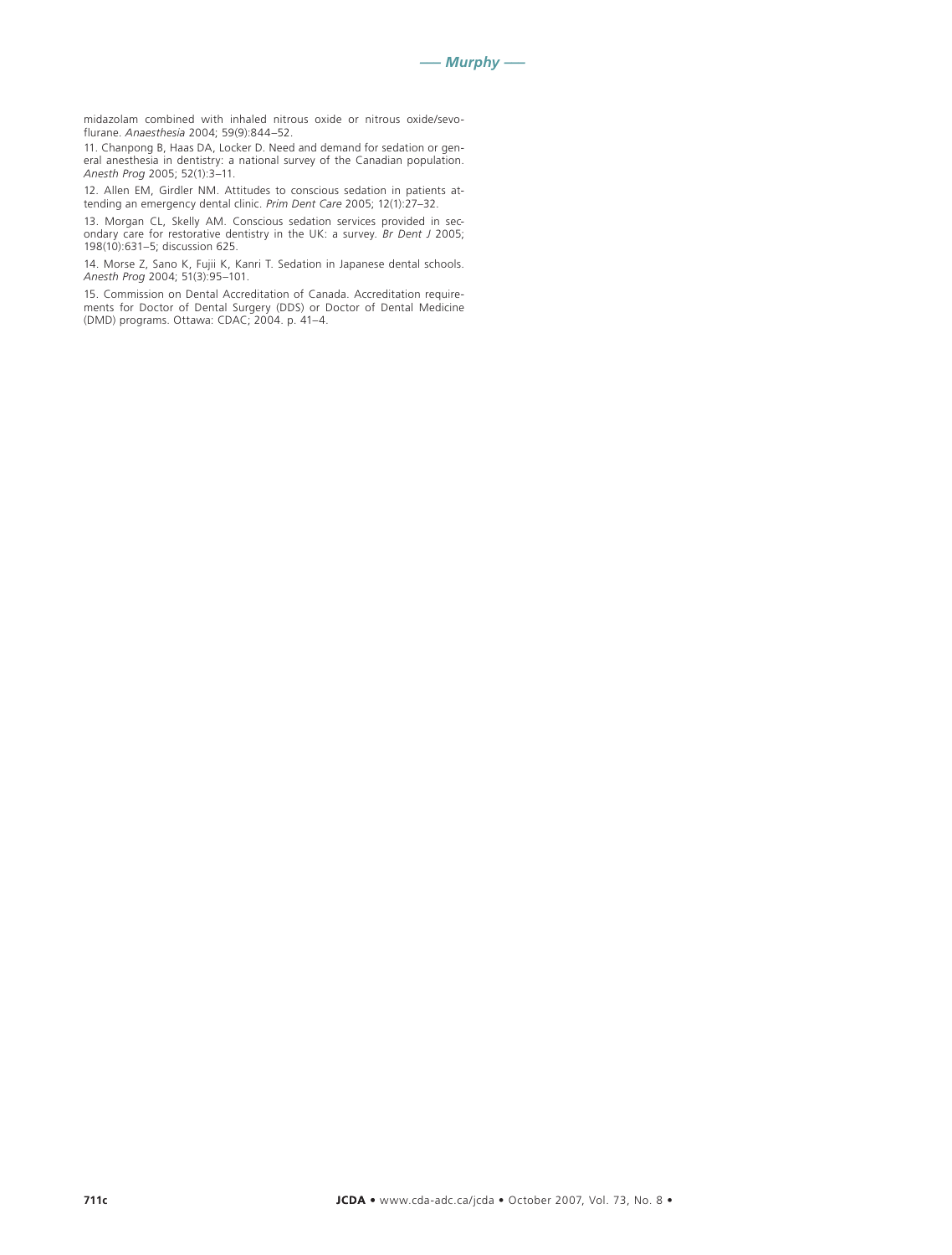### **Appendix 1** Survey with frequency counts for each question

| <b>Survey question</b>                                                                                            | <b>Number of responses</b> |  |  |
|-------------------------------------------------------------------------------------------------------------------|----------------------------|--|--|
| 1. How do you manage anxious adult patients?                                                                      |                            |  |  |
| Hypnosis                                                                                                          | 5                          |  |  |
| $N_2O/O_2$ conscious sedation                                                                                     | 35                         |  |  |
| Oral sedatives                                                                                                    | 164                        |  |  |
| Intravenous (IV) sedation                                                                                         | 17                         |  |  |
| Referral                                                                                                          | 110                        |  |  |
| Other (please specify)                                                                                            | $- - -$                    |  |  |
| 2. How do you manage anxious children or children requiring<br>extensive treatment?                               |                            |  |  |
| Hypnosis                                                                                                          | 6                          |  |  |
| $\mathrm{N}_2\mathrm{O}/\mathrm{O}_2$ conscious sedation                                                          | 30                         |  |  |
| Oral sedatives                                                                                                    | 59                         |  |  |
| Intravenous (IV) sedation                                                                                         | 11                         |  |  |
| Referral                                                                                                          | 184                        |  |  |
| Other (please specify)                                                                                            | $- - -$                    |  |  |
| 3. Was nitrous oxide/oxygen conscious sedation part of your dental<br>undergraduate curriculum?                   |                            |  |  |
| Yes                                                                                                               | 48                         |  |  |
| N <sub>o</sub>                                                                                                    | 188                        |  |  |
| If yes:                                                                                                           |                            |  |  |
| Was it a required course?                                                                                         | 28                         |  |  |
| Was it an elective course?                                                                                        | 18                         |  |  |
| Were you competent as a beginning dental practitioner to administer<br>$N_2$ O/O <sub>2</sub> conscious sedation? |                            |  |  |
| Yes                                                                                                               | 40                         |  |  |
| No                                                                                                                | 11                         |  |  |
| 4. Have you completed post-graduate courses in $N_2O/O_2$ conscious sedation?                                     |                            |  |  |
| Yes                                                                                                               | 69                         |  |  |
| N <sub>o</sub>                                                                                                    | 167                        |  |  |
| If yes, how many hours?                                                                                           |                            |  |  |
| Less than 5                                                                                                       | 2                          |  |  |
| $5 - 12$                                                                                                          | 21                         |  |  |
| $13 - 20$                                                                                                         | 20                         |  |  |
| More than 20                                                                                                      | 25                         |  |  |
| 5. Do you use $N_2O/O_2$ conscious sedation in your practice?                                                     |                            |  |  |
| Yes                                                                                                               | 39                         |  |  |
| No                                                                                                                | 196                        |  |  |
| If yes, how many cases per year would you have?                                                                   |                            |  |  |
| 10 or less                                                                                                        | 3                          |  |  |
| $11 - 20$                                                                                                         | $\boldsymbol{9}$           |  |  |
| $21 - 50$                                                                                                         | 16                         |  |  |
| More than 50                                                                                                      | 12                         |  |  |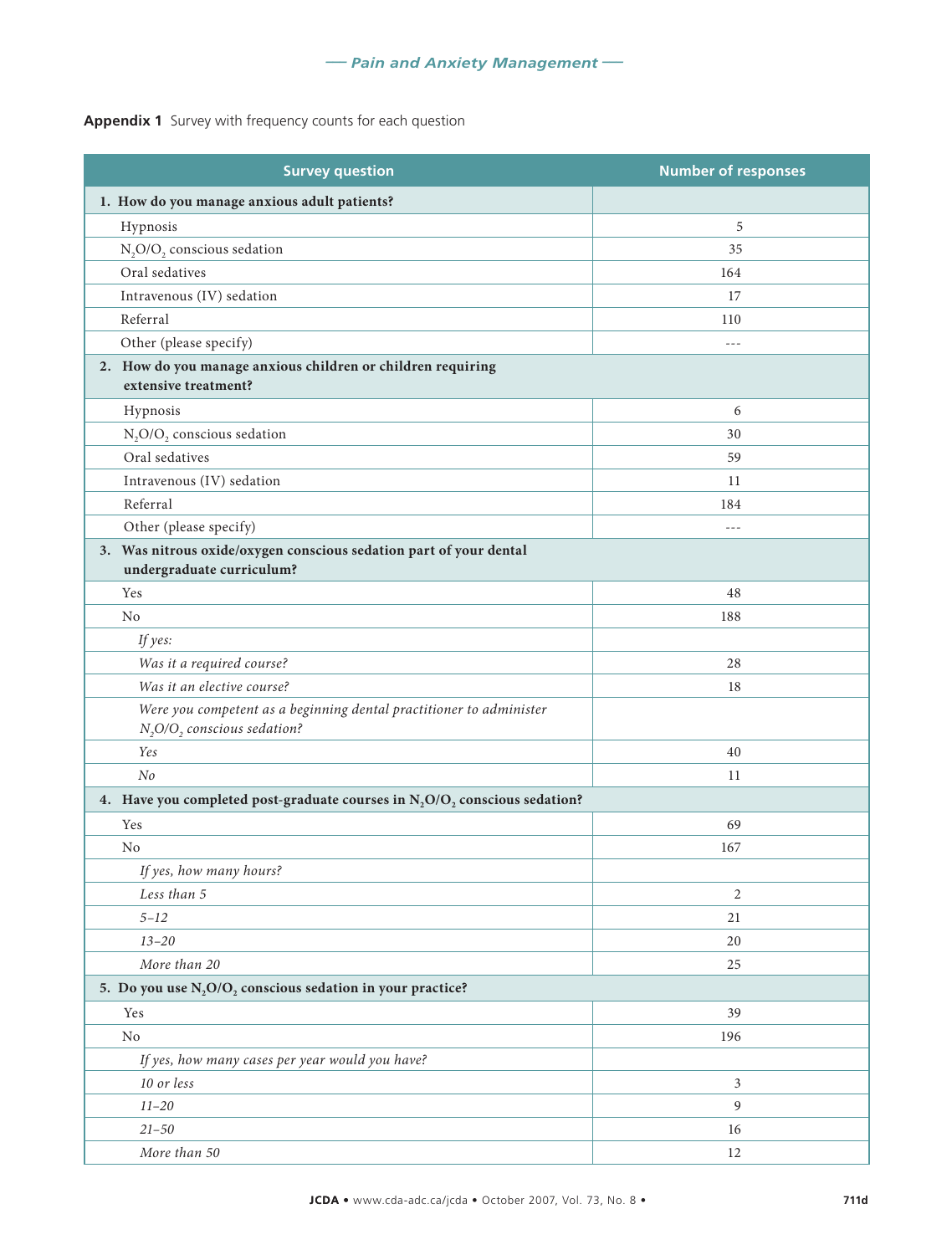| What percentage of these cases are children (16 years of age or younger)?                                                            |                |  |
|--------------------------------------------------------------------------------------------------------------------------------------|----------------|--|
| 5%                                                                                                                                   | 8              |  |
| 20%                                                                                                                                  | 11             |  |
| 50%                                                                                                                                  | 16             |  |
| 100%                                                                                                                                 | $\overline{4}$ |  |
| 6. Would you participate in a practical course on $N_2O/O_2$ conscious<br>sedation if offered by Dental Continuing Education?        |                |  |
| Yes                                                                                                                                  | 89             |  |
| No                                                                                                                                   | 136            |  |
| 7. Do you think N2O/O2 conscious sedation should be included in those<br>treatments that a licensed dental practitioner can provide? |                |  |
| Yes                                                                                                                                  | 193            |  |
| N <sub>o</sub>                                                                                                                       | 34             |  |
| 8. Do you think there should be separate licence for conscious sedation<br>with $N_2O/O_2$ ?                                         |                |  |
| Yes                                                                                                                                  | 105            |  |
| N <sub>o</sub>                                                                                                                       | 121            |  |
| 9. Was IV sedation part of your dental undergraduate curriculum?                                                                     |                |  |
| Yes                                                                                                                                  | 18             |  |
| N <sub>o</sub>                                                                                                                       | 218            |  |
| If yes:                                                                                                                              |                |  |
| Was it a required course?                                                                                                            | 8              |  |
| Was it an elective course?                                                                                                           | 5              |  |
| How many cases to be completed?                                                                                                      |                |  |
| Were you competent as a beginning dental practitioner to administer IV<br>sedation?                                                  | $- - -$        |  |
| Yes                                                                                                                                  | 7              |  |
| No                                                                                                                                   | 8              |  |
| 10. Have you completed post-graduate courses in IV sedation?                                                                         |                |  |
| Yes                                                                                                                                  | 30             |  |
| No                                                                                                                                   | 206            |  |
| If yes, how many hours?                                                                                                              |                |  |
| Less than 5                                                                                                                          | $\mathbf{1}$   |  |
| $5 - 12$                                                                                                                             | 7              |  |
| $13 - 20$                                                                                                                            | 3              |  |
| More than 20                                                                                                                         | 19             |  |
| 11. Do you use IV sedation in your practice?                                                                                         |                |  |
| Yes                                                                                                                                  | 18             |  |
| $\rm No$                                                                                                                             | 216            |  |
| If yes,                                                                                                                              |                |  |
| How many cases per year would you have?                                                                                              |                |  |
| 10 or fewer                                                                                                                          | $\mathbf{1}$   |  |
| $11 - 20$                                                                                                                            | $\mathfrak{Z}$ |  |
| $21 - 50$                                                                                                                            | $\mathbf{1}$   |  |
| More than 50                                                                                                                         | 13             |  |